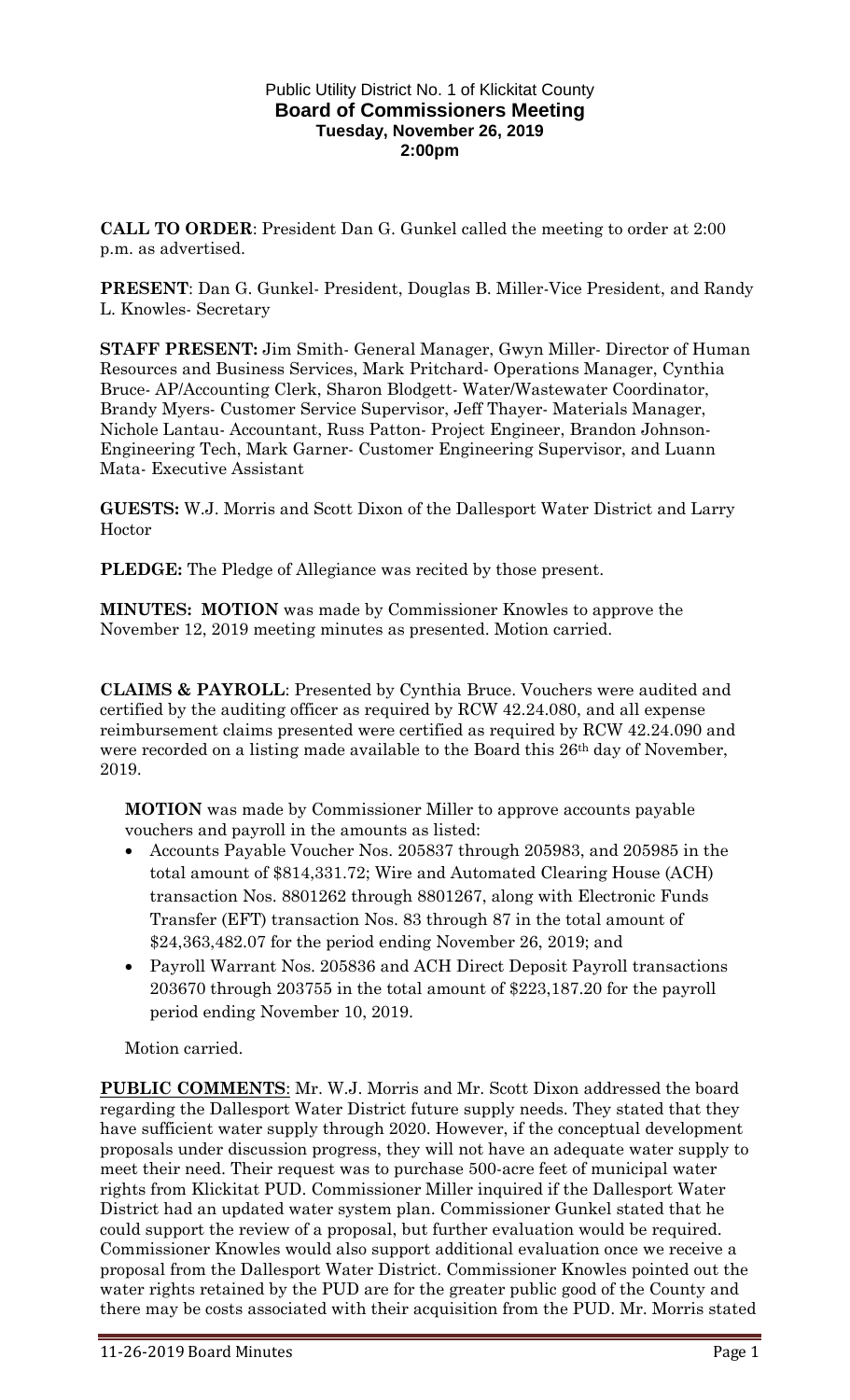that their water system plan is under development. There may be local options other than drilling a new well, but all options would require applying for additional water rights or transferring water rights. They also asked how to convert ground to surface water rights. If the Dallesport Water District provides a proposal, the Commissioners will evaluate options.

## **REPORTS:**

**Water Wastewater Report –** Sharon Blodgett presented the department report for October. Brandon Walter and Russ Patton attended a conference that included training on Surface Water Treatment. This training reinforced their thoughts on utilizing this option for the Klickitat water system. We experienced a break-in at the Bickleton Water System well house. Due to this event, we will be revamping security at this location. There was a water outage in Glenwood to repair a water leak. In completing repairs, they found that the valve that was to isolate the outage was stuck open. The crew took advantage of the ditch being open and rather than just replace the 2 valves, they added a third valve improving isolation options that will prove to be a better long-term reliability solution.

Russ Patton reviewed our water/wastewater Supervisory Control and Data Acquisition (SCADA) system. This system is continually improving and providing customer and system benefits. With this system in place and the radio read meters installed, we are able to find issues quickly which result in better system reliability and less customer distress from unexpectedly high water bills. Russ demonstrated the SCADA system reporting functions. We receive daily updates on water usage, peak flow and power usage. Due to the systems' geographic locations, we must utilize multiple types of communications and monitoring systems. The Glenwood Reservoir is still being researched due to lack of power and inconsistent cell or radio service.

**Customer Service Update –** Brandy Myers presented the annual department update. Brandy discussed that the Customer Service staff continues to improve optimization of the new billing system tools by National Information Solutions Cooperative (NISC). The SmartHub and Electronic Funds Transfer enrollment is a little less than the goal we were hoping to reach this year. We currently have 3089 enrolled in electronic payments, 4395 signed up for SmartHub and 2700 have chosen paperless bills. We are 232 followers shy of the 1500 follower goal for Facebook, but our posts continue to reach people and we will continue to reach out on this platform. We will continue to promote these programs as we roll out new program functions like our new NISC Messenger system.

Our energy assistance programs have been very active. Staff coordinated with Klickitat County Senior Services and Washington Gorge Action Program to promote the program. There were multiple events to promote awareness of the programs and over two hundred seniors signed up for discounts beginning on December 1st. Our Operation Warm Heart has a higher than average balance. Going into winter our average for the past four years has been \$12,000 per year, we have awarded \$6,070 so far in 2019.

Anita Clever attended training to be able to utilize an infrared camera to evaluate the energy efficiency of residences. She plans to provide this service in 2020 for our customers.

Our customer self-service allows individuals to update their personal information such as phone numbers and addresses. Staff receives three or four emails per day notifying them of people using this feature. Operations is beginning to use the call system to send out outage notifications. The next focus is on expanding the use of customer contacts. This feature allows us to assess the types of the calls that we receive from our customers. Billing questions are still the largest inquiry. Since our NISC conversion there have been 230 system change requests completed to adjust the NISC system and our processes. There are currently only 16 outstanding requests. There has been a focus on collections of outstanding accounts prior to entering into the cold winter months.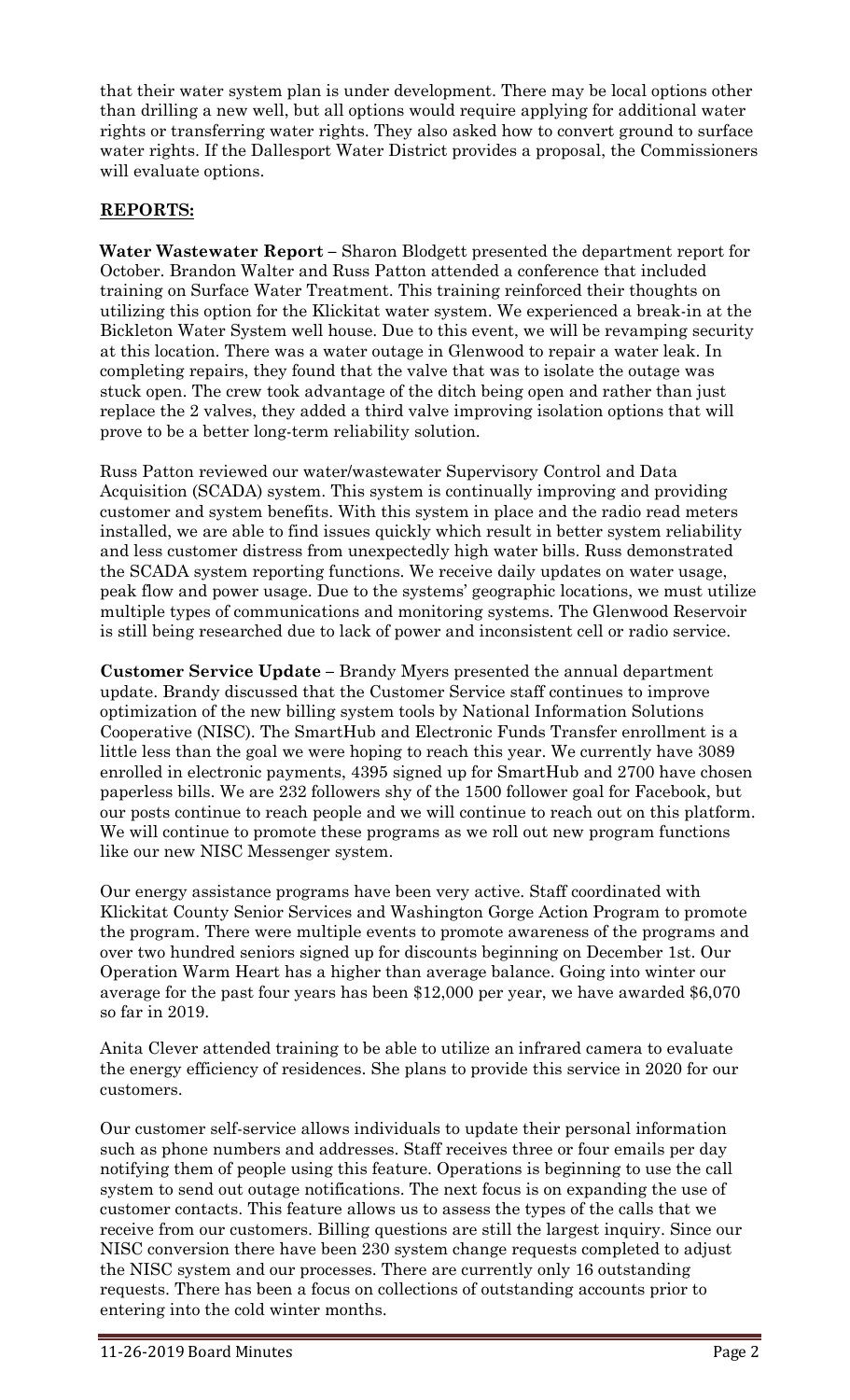**September Financial Report –** Nichole Lantau presented the September financial report with updated year-end forecast numbers. The revenues and expenses are still consistent to what has been seen with the financials the last few months. Renewable Natural Gas (RNG) Renewable Identification Number (RIN) revenue was adjusted for the year-end forecast from \$1,500,000 to \$500,000. The RIN revenue will be stored for the remainder of the year with plans to sell them when we have our final Low Carbon Fuel Standard (LCFS) rating. We expect the LCFS carbon intensity rating to increase when all the final paperwork is complete and this will result in higher overall revenues to the PUD. Our year-end forecast for BPA purchased power was increased due to a high October billing. The year-end forecast was reduced for the operating expense for distribution by \$300,000. RNG pushed out some of their projected expenses into 2020. Water/Wastewater moved some expenses into 2020 as well. These adjustments were added to the 2020 capital budget. The day's cash on hand for the utility remains consistent with the numbers presented in the 2020 budget.

Commissioner Miller asked if we should be looking at Debt Service Coverage (DSC) based on parity debt or total debt. Both were shown on this month's report. Commissioner Knowles stated that we have policies built around the DSC based on total debt and suggested that we remove the parity DSC number. Jim responded we included both as a result of different measures used by bond ratings agencies and bond holders. Jim agreed that only the original DSC based on total debt will be reported in future reports.

**Operations Report –** Mark Pritchard presented the department report for October. There has been a lot of effort put forth to maintain the reliability this year. We have had issues with failed cutouts, which lead to changing to a polymer cutout. System coordination efforts along with tree trimming have also contributed to this reliability increase, as has some pretty mild weather. We had over 51,000 outage hours calculated last year and only 12,000 so far this year. The Goldendale crew is finishing the Highway 97 viewpoint project. All of the crews were utilized for the White Salmon area outage to install the breaker and regulator bank in the Bingen and Husum substations. The White Salmon crew has been replacing reject poles and working on fuse coordination in Snowden. The Construction crew has been tending to customer work. CenturyLink is addressing pole attachment change-outs. Northwest Line Clearance will be working trimming trees in White Salmon for the remainder of the year. We have transitioned our right of way clearing from a release process to a substation and circuit process. We feel that this approach will prove to be more efficient. Mark is scheduled to give a presentation for the Northwest Public Power Association (NWPPA) Fire Risk Mitigation training in January. The focus will be on trimming to mitigate hazard risk, not only for reliability. December's safety focus is CPR/first aid.

We held an emergency outage on the Harvest Wind transmission line as a result of issues spotted while completing transmission inspections using a drone. Staff reported the issues on Wednesday an emergency outage was scheduled with BPA and the repairs were completed on Friday. Brandon Johnson is working with staff to establish inspection methodology and develop the standard process.

**COMMISSIONER DAN GUNKEL –** Commissioner Gunkel did not have a report.

**COMMISSIONER DOUGLAS MILLER -** Commissioner Miller stated that he did not plan to attend the Washington PUD Association annual meeting.

**COMMISSIONER RANDY KNOWLES –** Commissioner Knowles did not have a report.

**GENERAL MANAGER –** The complete report can be found at:

[htp://www.klickitatpud.com/topicalMenu/commissioners/GM\\_Reports.aspx](http://www.klickitatpud.com/topicalMenu/commissioners/GM_Reports.aspx)

In addition to the written report, Jim Smith presented the following information: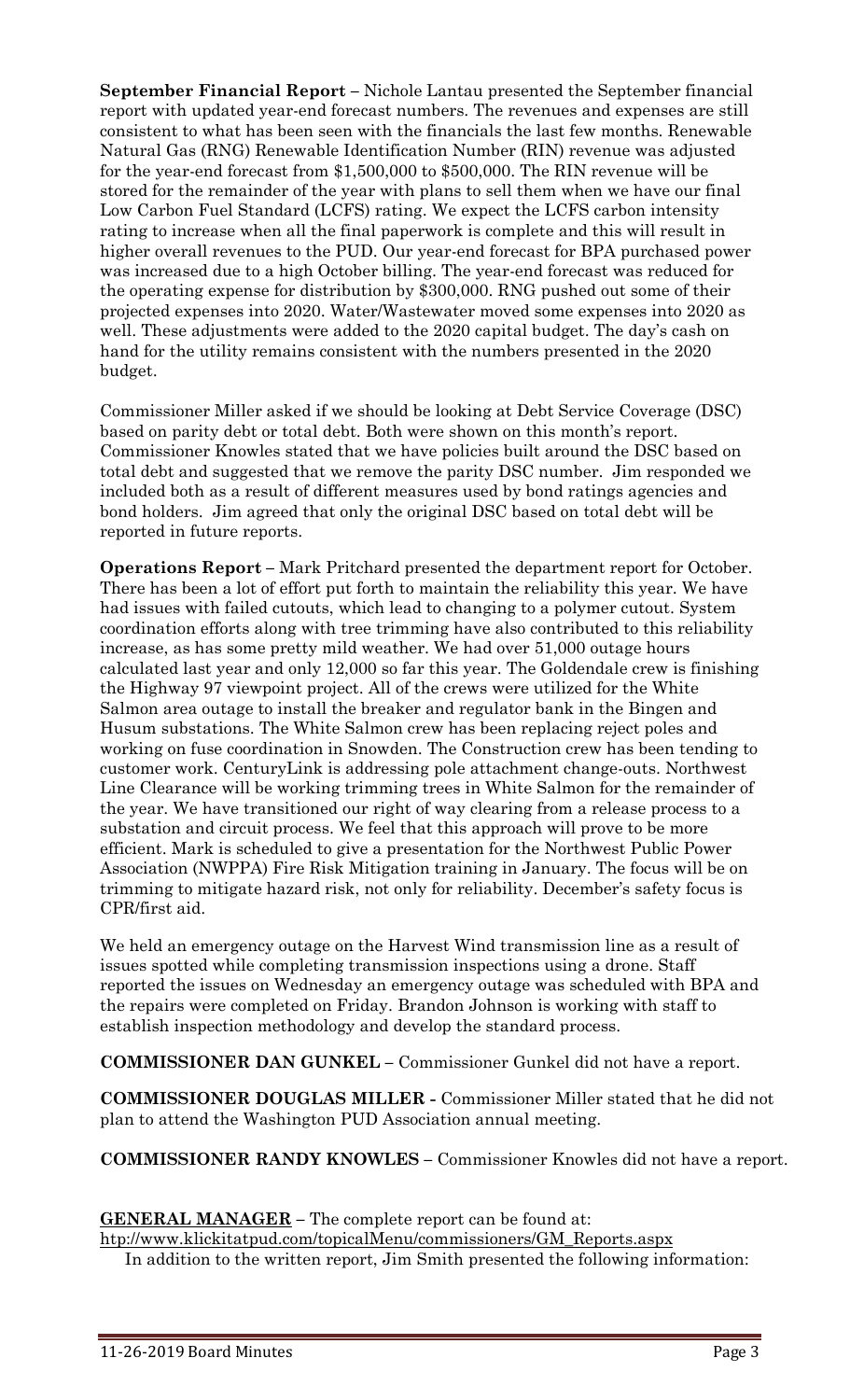- DNR Meeting Jim stated that he attended the DNR taskforce meeting. They presented an action plan for review and discussed deliverables. There was a discussion on large and small forestland owner responsibilities and best practices. The Utility and Transportation Commission is going to start engaging with privates to get a perspective.
- 2020 Operating Budget There are no action items to discuss prior to the budget hearing. There were updated pages provided to staff and the board. The 1.5% rate increase that was provided in the original budget proposal has been removed. There was \$100,000 in Water/Wastewater capital moved from 2019 to 2020, but that information has not been adjusted in the 2020 budget documents yet and the year-end forecast shows we have a 1.13 debt service coverage.
- Cost of Living Adjustment Gwyn discussed the current marketplace and following discussion, **Motion** was made by Commissioner Miller to apply the 3% COLA salary adjustment to the non-union positions for 2020. Motion carried.
- Bond Closing The closing telephone call and formal bond closing is scheduled for November 27th at 8:30 a.m. We have transferred the escrow account funds of just over \$10 million to pay off the McNary and White Creek debt. The \$18,000,000 will be released to the Klickitat County Treasurer by 10:00 a.m. November 27th.
- Benefits The medical and dental coverage costs will increase 2.5% on January 1, 2020. The employer and employee contributions will adjust accordingly.

## **AGENDA ITEMS:**

- A. PROFESSIONAL SERIVCES PREQUALIFICATION: **Motion** was made by Commissioner Knowles to approve the addition of The Compliance Group formerly known as Cosentino and agree to add them to the professional services roster for the remainder of 2019 and 2020. Motion carried.
- B. EXECUTIVE SESSIONS:
	- a. President Gunkel called for an executive session at 3:15 p.m. Per RCW 42.30.110(1)(i) noting that the session would last for 20 minutes, for the purpose of discussing potential litigation surrounding Tract D. Athan Tramountanas was present via teleconference.

The session ended at 3:35 p.m. No action was taken and the meeting continued at 3:35 p.m.

b. President Gunkel called for an executive session at 4:24 p.m. Per RCW 42.30.110(1)(g) noting that the session would last for 45 minutes, for the purpose of discussing review of a public employee- General Manager performance review.

The session ended at 5:09 p.m. No action was taken.

## **RCW 42.30.110 – Executive Session.**

*(1) Nothing contained in this chapter may be construed to prevent a governing body from holding an executive session during a regular or special meeting:*

**Adjourned** – There being no further business, the meeting adjourned at 5:10 p.m.